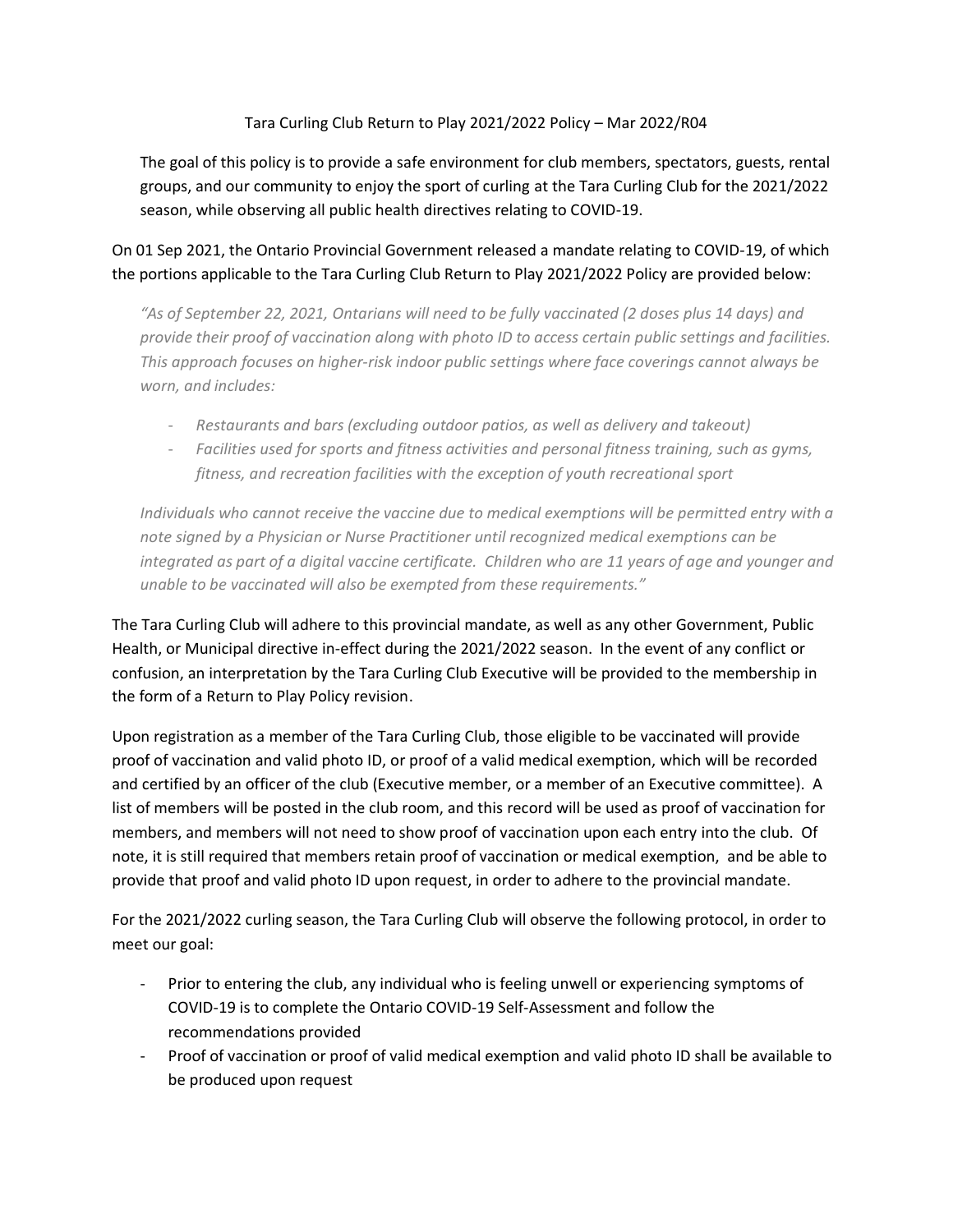- Masks are to be worn while in the curling club facility, with the exception of while eating, drinking, or on the ice; masks are optional while on the ice
- Locker rooms will be available for use
- There will be no restrictions on curling play (i.e. two sweepers permitted, sweeping behind the tee line is permitted, etc.)
- Under all circumstances, you are responsible for your health and safety; the protocol described herein are minimum requirements, and additional protective measures may be taken individually by each member or guest to make their experience as safe as possible

Above all else, please be safe and respect others – our goal is a safe environment for all to enjoy the sport of curling. Have a great 2021/2022 curling season!

# Signed,

The Tara Curling Club Executive, 2021/2022

# Resources:

- Ontario Provincial Government press release from 01 Sep 2021: [www.news.ontario.ca/en/release/1000779/ontario-to-require-proof-of-vaccination-in-select](http://www.news.ontario.ca/en/release/1000779/ontario-to-require-proof-of-vaccination-in-select-settings)[settings](http://www.news.ontario.ca/en/release/1000779/ontario-to-require-proof-of-vaccination-in-select-settings)
- Ontario COVID-19 Self-Assessment[: https://covid-19.ontario.ca/self-assessment/](https://covid-19.ontario.ca/self-assessment/)
- Grey Bruce Public Health Unit: [www.publichealthgreybruce.on.ca](http://www.publichealthgreybruce.on.ca/)
- Arran-Elderslie COVID-19 Recreation Facility Safety Plan: [www.arran-elderslie.ca](http://www.arran-elderslie.ca/)

# Addendum:

- 1) as decided by the TCC Executive at their 28 Oct 2021 meeting, all spectators for TCC adult leagues (Ladies, Men's, and Mixed) shall be fully vaccinated (2 doses plus 14 days) in support of public health protocol. This measure is above and beyond the provincial government requirements for public facility access, and this vaccination requirement is irrespective of vaccine eligibility for children under the age of 12 [added 14 Dec 2021]
- 2) SUPERSEDED BY ADDENDUM 3: due to the direction of the Provincial Government documented in "Returning to Our Plan to Safely Reopen Ontario", additional Public Health Measures implemented on 05 Jan 2022 will be reduced, and lesser restrictions will be in effect as of 12:01 am 31 Jan 2022. These new public health measures require additional changes to the TCC RTP Policy, and are summarized below, but will allow us to return to curling as of 31 Jan 2022: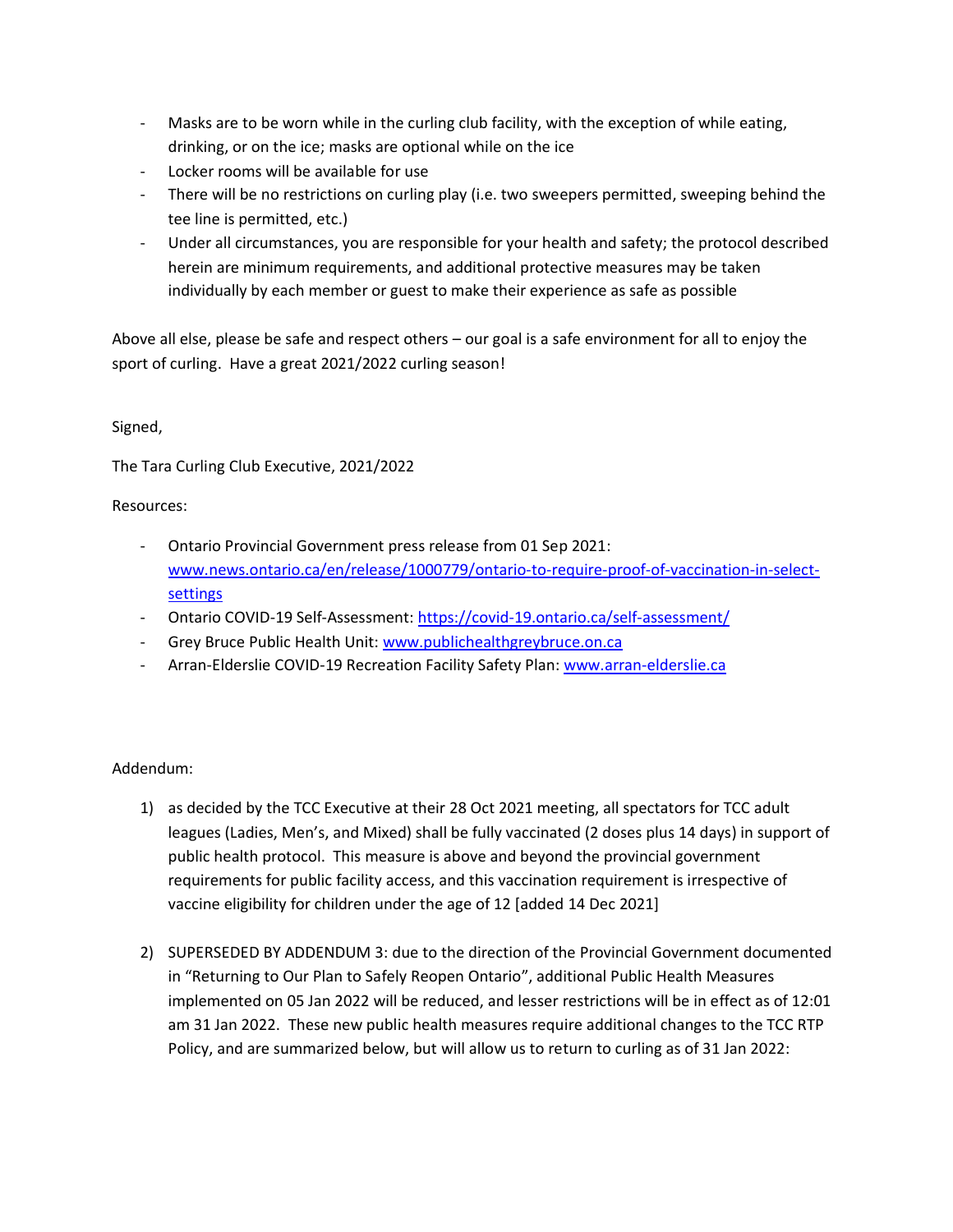- 50% capacity limit; to be satisfied by posting of reduced capacity, and not permitting spectators (i.e. only those actively participating will be permitted entry) while this restriction is in effect. The assigned bartender(s) will be responsible to ensure spectators are not permitted entry/asked to leave to enforce this limit. For clarity, the reduced capacity limit is 32
- Proof of vaccination requirements continue to exist (no policy change required)
- The number of individuals permitted to be seated at a table is limited to 10 people and patrons are to remain seated (our COVID-19 Safety Plan limits this number to 8 per table)

Additionally, the Public Health guidance issued by the Provincial Government on 17 Dec 2021 directed the requirement of having a COVID-19 Safety Plan. Although this content was not issued in a TCC RTP revision prior to the entry into modified Stage 2 effective 05 Jan 2022, it is included in this revision.

#### COVID-19 Safety Plan

- Screening of all participants is required prior to entry; participants will declare themselves to be free of COVID-19 symptoms when completing the contact tracing sign-in and passive screening measures (signs) will be posted at the entry
- All participants will sign-in for the purpose of contact tracing (via Survey Monkey); QR codes are available at the entrance, bar, and at tables, and all participants need to be responsible to ensure this is completed whenever they attend the club
- Physical distancing is to be observed where possible; when not actively participating in the action, participants are to maintain distance from those outside their household
- Masks are mandatory while not on the ice surface or when seated at your table; consider wearing of masks beyond these requirements to help protect yourself and others, which is encouraged to reduce the spread of COVID-19 and its various variants
- Cleaning and disinfecting of the club will be completed before and after each event based on the assignments identified by the Games Committee on the respective schedules (instructions are included within this document)
- Specific Personal Protective Equipment (PPE) is provided as-required; hand sanitizer and surgical masks are available for use as-required, but participants are encouraged to bring their own masks to be donned prior to entry to the club
- Tables are to be limited to 8 individuals only, and distancing is to be maintained while not seated to control crowding; prevention of crowding will be maintained by adhering to the capacity limit for the curling club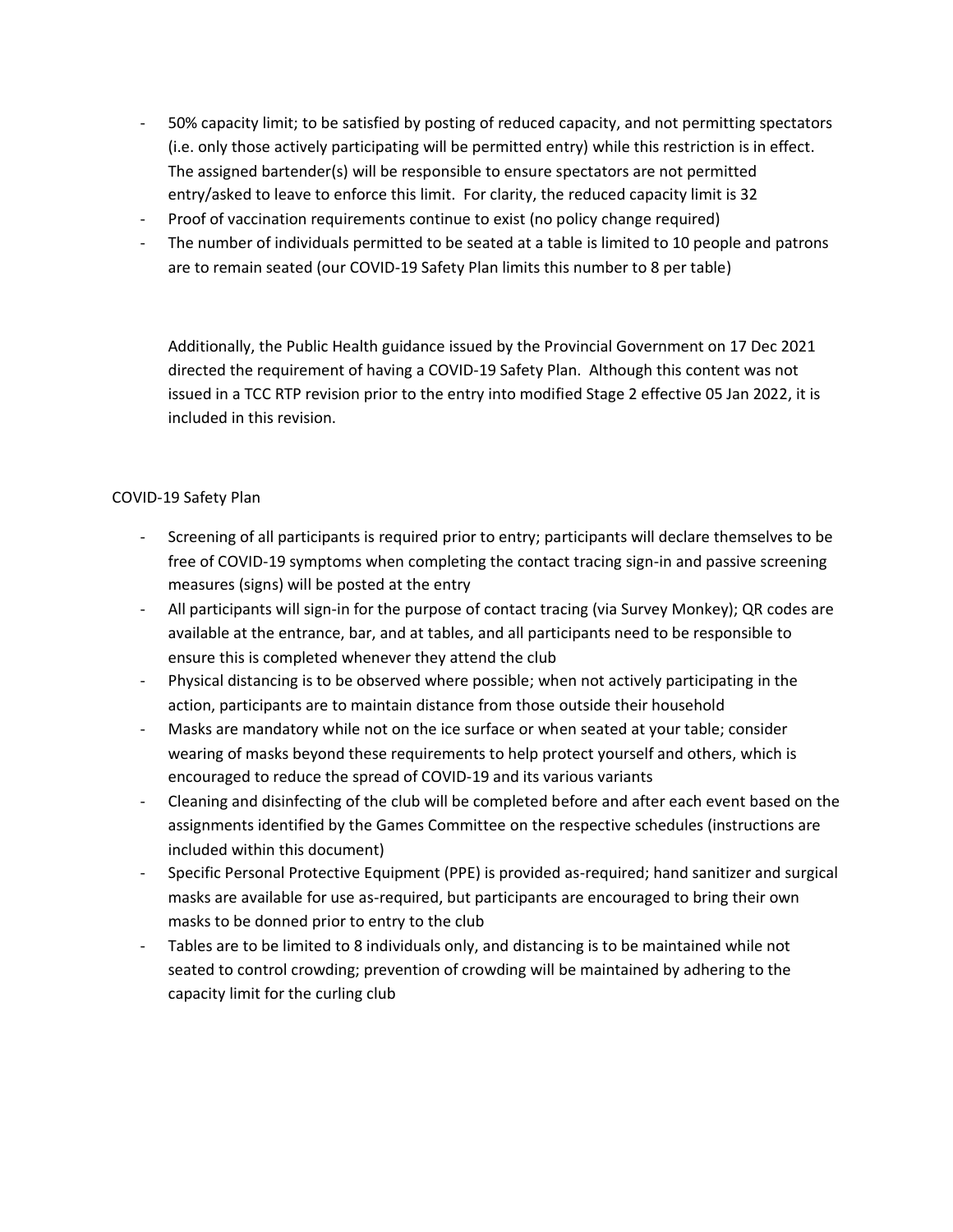- 3) SUPERSEDED BY ADDENDUM 4: In recognition of the province's change to public health and workplace safety measures which take effect on 01 Mar 2022, the TCC will adhere to these public health measures through the following actions:
- Proof of vaccination requirements will be lifted
- 50% capacity limits previously implemented will be lifted, and spectators are permitted
- Active screening of members is no longer required
- No new members will be considered at this point in the season, however, any member previously registered to curl who has been unable to curl due to vaccination status will be permitted to return
- All other public health measures directed by government agencies or the TCC Executive shall continue to be in effect (masks, distancing, etc.)

These changes supersede the changes to the TCC RTP document covered under Addendum 2.

#### Updated COVID-19 Safety Plan

- Passive screening measures (signs) will be posted at the entry
- Physical distancing is to be observed where possible; when not actively participating in the action, participants are to maintain distance from those outside their household
- Masks are mandatory while not on the ice surface or when seated at your table; consider wearing of masks beyond these requirements to help protect yourself and others, which is encouraged to reduce the spread of COVID-19 and its various variants
- Cleaning and disinfecting of the club will be completed before and after each event based on the assignments identified by the Games Committee on the respective schedules (instructions are included within this document)
- Specific Personal Protective Equipment (PPE) is provided as-required; hand sanitizer and surgical masks are available for use as-required, but participants are encouraged to bring their own masks to be donned prior to entry to the club
- Tables are to be limited to 8 individuals only, and distancing is to be maintained while not seated to control crowding; prevention of crowding will be maintained by adhering to the capacity limit for the curling club
- 4) Based on the Ontario government's changes to public health and workplace safety measures effective 21 Mar 2022, masks are no longer required in indoor public settings (such as restaurants, bars, fitness/recreational facilities (i.e. curling clubs)). Also, passive screening is no longer required prior to entry, and there is no longer a requirement to have and make available a COVID-19 Safety Plan.
- All other public health measures directed by government agencies or the TCC Executive shall continue to be in effect.

These changes supersede the changes to the TCC RTP document covered under Addendum 3.